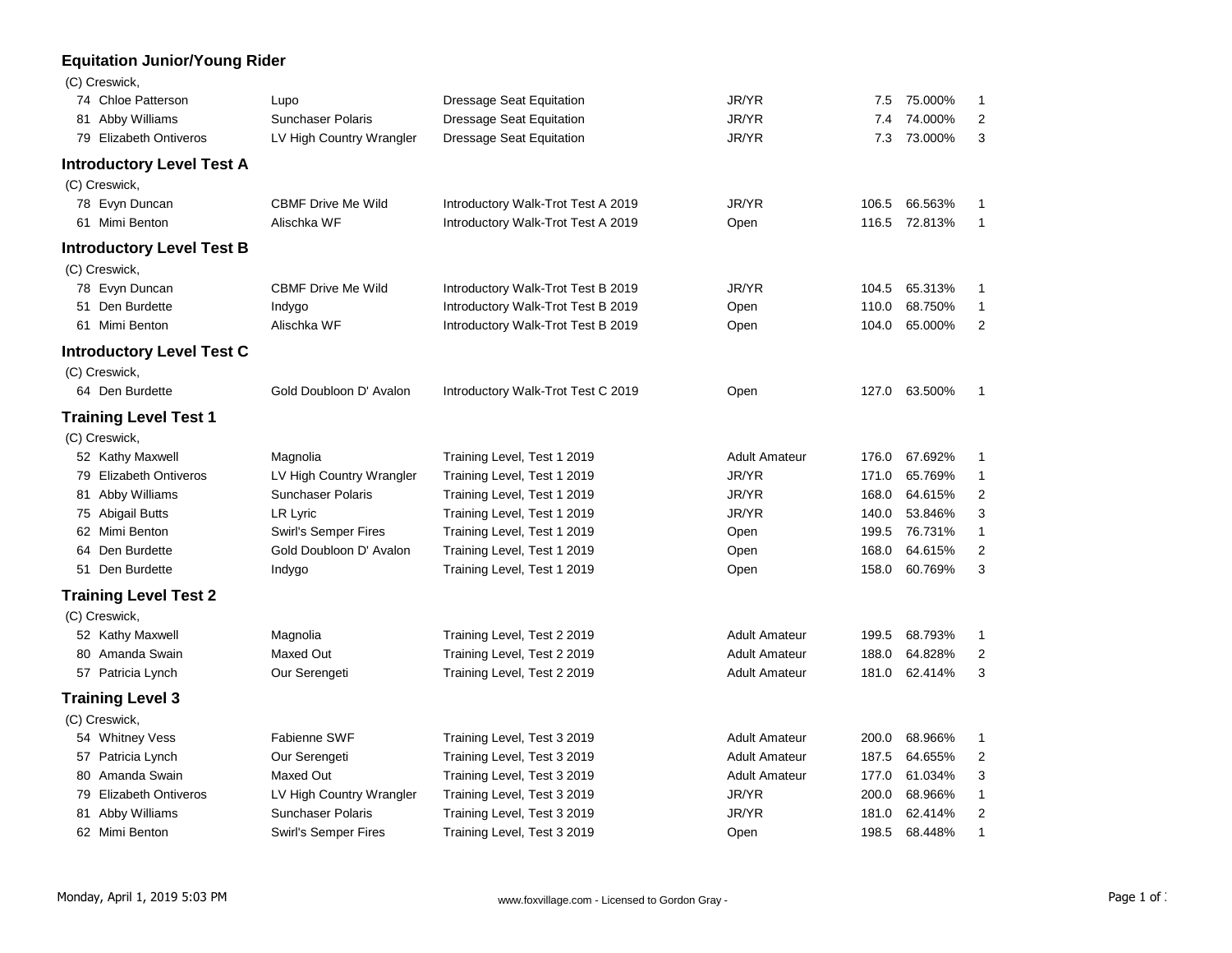## **First Level Test 1**

| (C) Creswick,<br>74 Chloe Patterson |                             |                           | JR/YR                |       | 195.0 67.241% | 1              |
|-------------------------------------|-----------------------------|---------------------------|----------------------|-------|---------------|----------------|
|                                     | Lupo                        | First Level, Test 1 2019  |                      |       |               |                |
| <b>First Level Test 3</b>           |                             |                           |                      |       |               |                |
| (C) Creswick,                       |                             |                           |                      |       |               |                |
| 67 Joanna Bartlett                  | Mocha                       | First Level, Test 3 2019  | <b>Adult Amateur</b> | 236.0 | 65.556%       | 1              |
| 74 Chloe Patterson                  | Lupo                        | First Level, Test 3 2019  | JR/YR                | 236.0 | 65.556%       | 1              |
| 68 Patty Couch                      | Gallant Prince Von G        | First Level, Test 3 2019  | Open                 | 239.5 | 66.528%       | 1              |
| <b>Second Level Test 1</b>          |                             |                           |                      |       |               |                |
| (C) Creswick,                       |                             |                           |                      |       |               |                |
| 77 Hensley Moses                    | Deer Park Echoing Lark      | Second Level, Test 1 2019 | JR/YR                | 236.0 | 63.784%       | 1              |
| 66 Mimi Benton                      | Dior WF                     | Second Level, Test 1 2019 | Open                 | 247.5 | 66.892%       | 1              |
| <b>Second Level Test 3</b>          |                             |                           |                      |       |               |                |
| (C) Creswick,                       |                             |                           |                      |       |               |                |
| 86 Katie Edsall                     | Constatijn                  | Second Level, Test 3 2019 | <b>Adult Amateur</b> | 237.0 | 56.429%       | 1              |
| 76 Olivia Mauldin                   | LR Ami Twilight             | Second Level, Test 3 2019 | JR/YR                | 248.5 | 59.167%       | 1              |
| 66 Mimi Benton                      | Dior WF                     | Second Level, Test 3 2019 | Open                 | 285.0 | 67.857%       | 1              |
| 68 Patty Couch                      | <b>Gallant Prince Von G</b> | Second Level, Test 3 2019 | Open                 | 264.0 | 62.857%       | $\overline{2}$ |
| <b>Third Level Test 1</b>           |                             |                           |                      |       |               |                |
| (C) Creswick,                       |                             |                           |                      |       |               |                |
| 59 LeeAnn Alf                       | Corona                      | Third Level, Test 1 2019  | <b>Adult Amateur</b> | 247.5 | 66.892%       | 1              |
| 85 Courtney Vaughn                  | <b>Won Direction</b>        | Third Level, Test 1 2019  | <b>Adult Amateur</b> | 231.0 | 62.432%       | 2              |
| 63 Beth Circle                      | Casanova Kiss               | Third Level, Test 1 2019  | <b>Adult Amateur</b> | 223.0 | 60.270%       | 3              |
| 76 Olivia Mauldin                   | LR Ami Twilight             | Third Level, Test 1 2019  | JR/YR                | 208.5 | 56.351%       | $\mathbf{1}$   |
| <b>Third Level Test 3</b>           |                             |                           |                      |       |               |                |
| (C) Creswick,                       |                             |                           |                      |       |               |                |
| 85 Courtney Vaughn                  | <b>Won Direction</b>        | Third Level, Test 3 2019  | <b>Adult Amateur</b> | 237.5 | 59.375%       | 1              |
| 77 Hensley Moses                    | Deer Park Echoing Lark      | Third Level, Test 3 2019  | JR/YR                | 251.0 | 62.750%       | 1              |
| <b>Fourth Level Test 1</b>          |                             |                           |                      |       |               |                |
| (C) Creswick,                       |                             |                           |                      |       |               |                |
| 70 Nancy Litsch                     | JC Keely of Texel           | Fourth Level, Test 1 2019 | <b>Adult Amateur</b> | 254.5 | 65.256%       | 1              |
| 58 Gail Matheus                     | Reatta                      | Fourth Level, Test 1 2019 | Open                 | 260.0 | 66.667%       | $\mathbf{1}$   |
| <b>Fourth Level Test 2</b>          |                             |                           |                      |       |               |                |
| (C) Creswick,                       |                             |                           |                      |       |               |                |
| 58 Gail Matheus                     | Reatta                      | Fourth Level, Test 2 2019 | Open                 | 239.5 | 63.026%       | 1              |
| Intermediate I                      |                             |                           |                      |       |               |                |
| (C) Creswick,                       |                             |                           |                      |       |               |                |
| 55 Chris Cashel                     | <b>Buena Vista</b>          | FEI Intermediate I 2018   | <b>Adult Amateur</b> |       | 208.0 61.176% | 1              |
|                                     |                             |                           |                      |       |               |                |